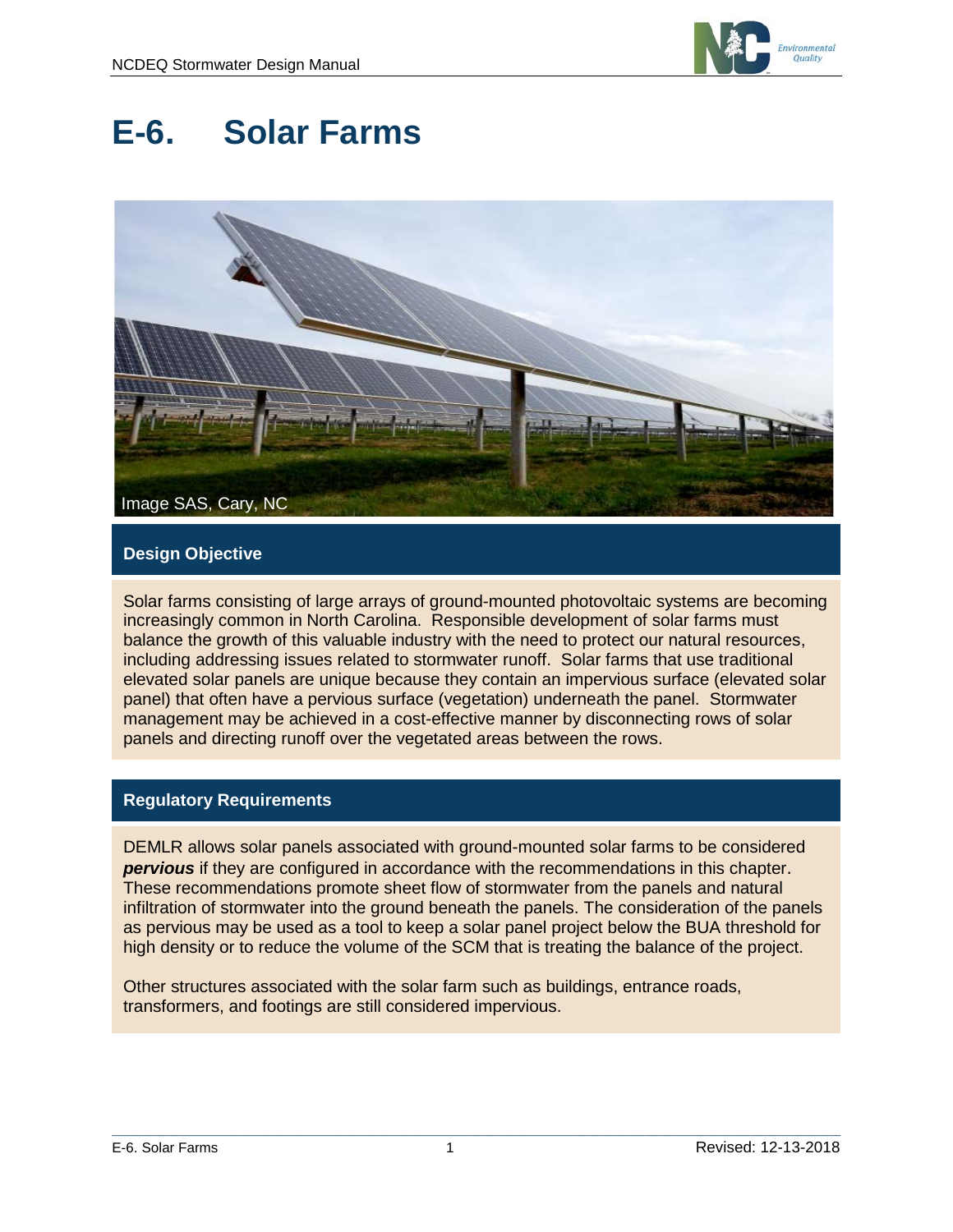

# **Important Links**

N.C.G.S. 143-214.7(b2): "For purposes of implementing stormwater programs, 'built-upon area' means impervious surface and partially impervious surface to the extent that the partially impervious surface does not allow water to infiltrate through the surface and into the subsoil."

# **RECOMMENDATION 1: AVOID COMPACTION OF SUBSOIL**

Subsoil compaction should be minimized during and after installation of solar arrays to allow the maximum amount of natural infiltration. If compaction occurs during construction, subsoil should be tilled and amended to return the soil to its pre-compaction condition.

**RECOMMENDATION 2: DISCONNECT RUNOFF FROM SOLAR PANEL ARRAYS** Solar arrays should be designed and installed to allow growth of vegetation under and between the solar arrays. Rows of panels should be installed with sufficient distance between rows to allow for capture of rainfall from at least 1.0 inch of rain (Figure 1). Where installed on slopes greater than 8%, consider options for maintaining sheet flow and dissipating energy at the drip edge of each row of panels.

#### *Figure 1: Disconnection of flow path between solar panels when average slope is less than 8%.*



In general, the minimum disconnection length between two rows of solar panels is equal to the width of each row, as shown in Figure 1. However, some panel layouts include horizontal gaps between individual modules that allow stormwater to drip off the panels at intervals much smaller than the width of each row. In these instances, the solar farm can be designed with a smaller disconnection length, provided that they will not cause concentration of stormwater runoff. The disconnection length should not be less than 80% of the total solar panel width.